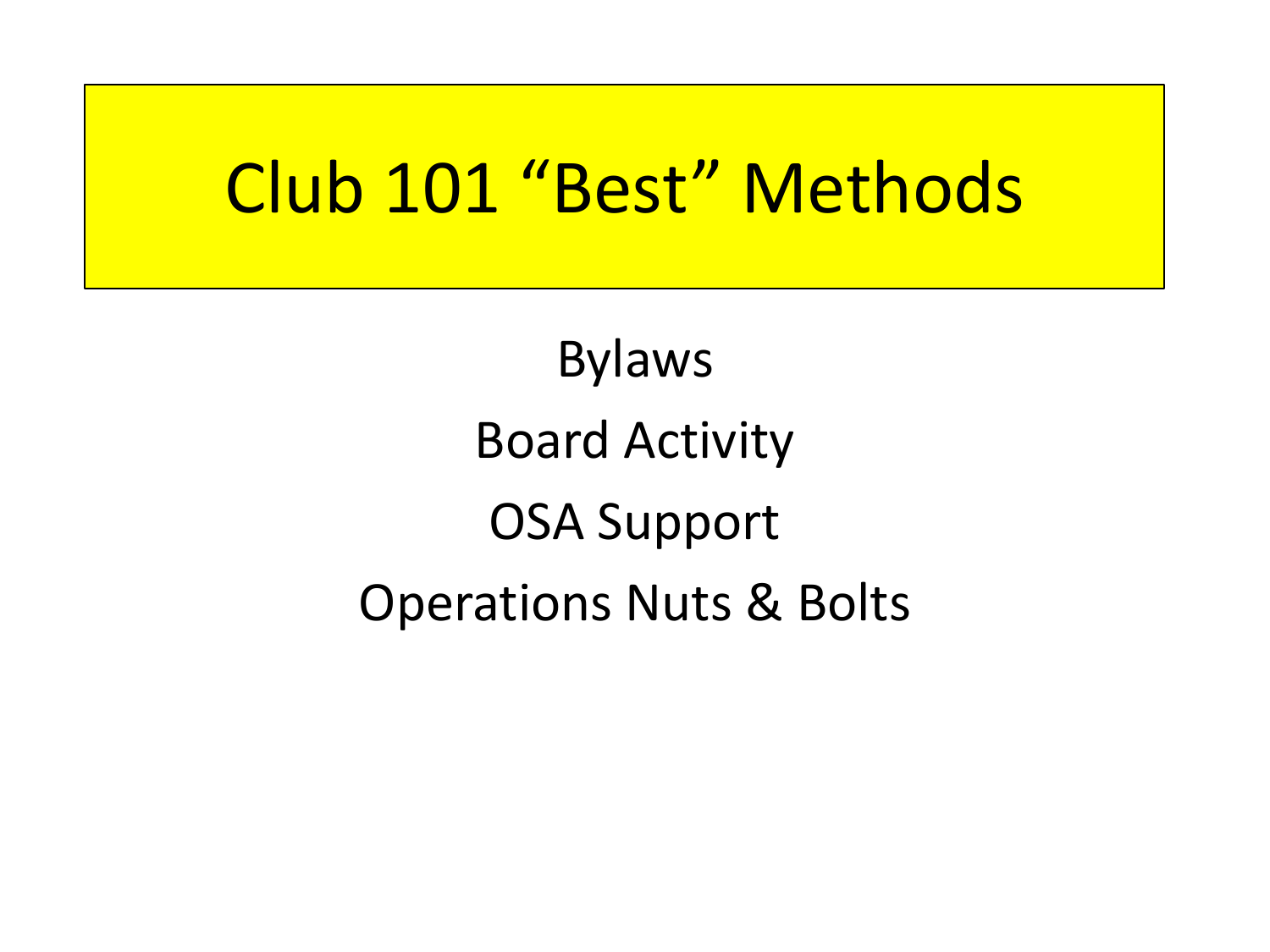# **Bylaws**

- This is your structure
	- Positions & Responsibilities
	- Overall guide for operations
		- Use Policies for specific operations
	- Meetings & Elections
	- Appeals & Discipline
- OSA samples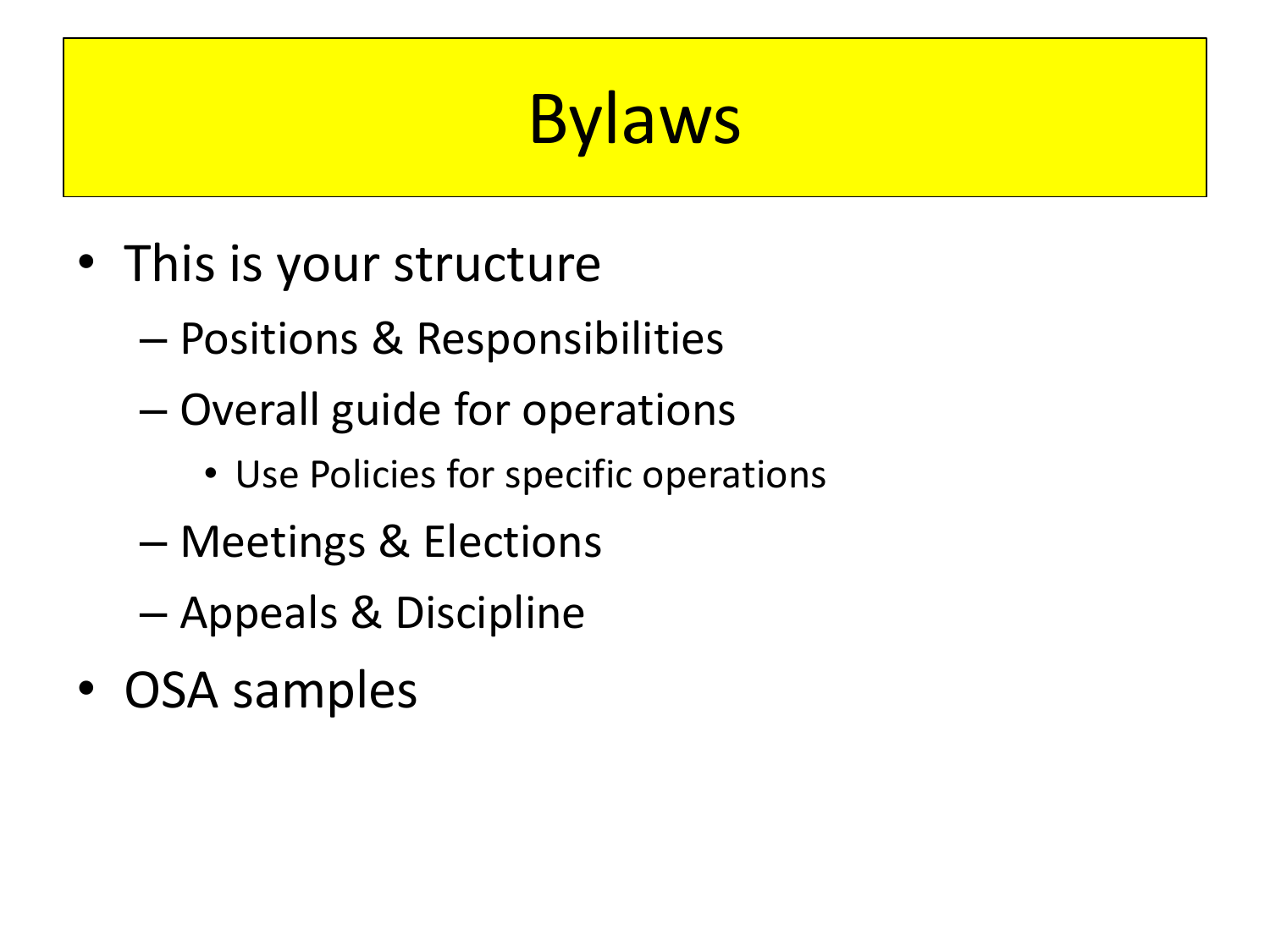## Board Activity

- Who
	- President, Secretary/Treasurer, VP Operations
		- Discipline & Appeals, Facilities, Referees, Registrar
- What
	- Fund raising
	- Operations
- How
	- In Person
	- Web? (GoToMeeting, Skype, etc.)
- When
	- Regular schedule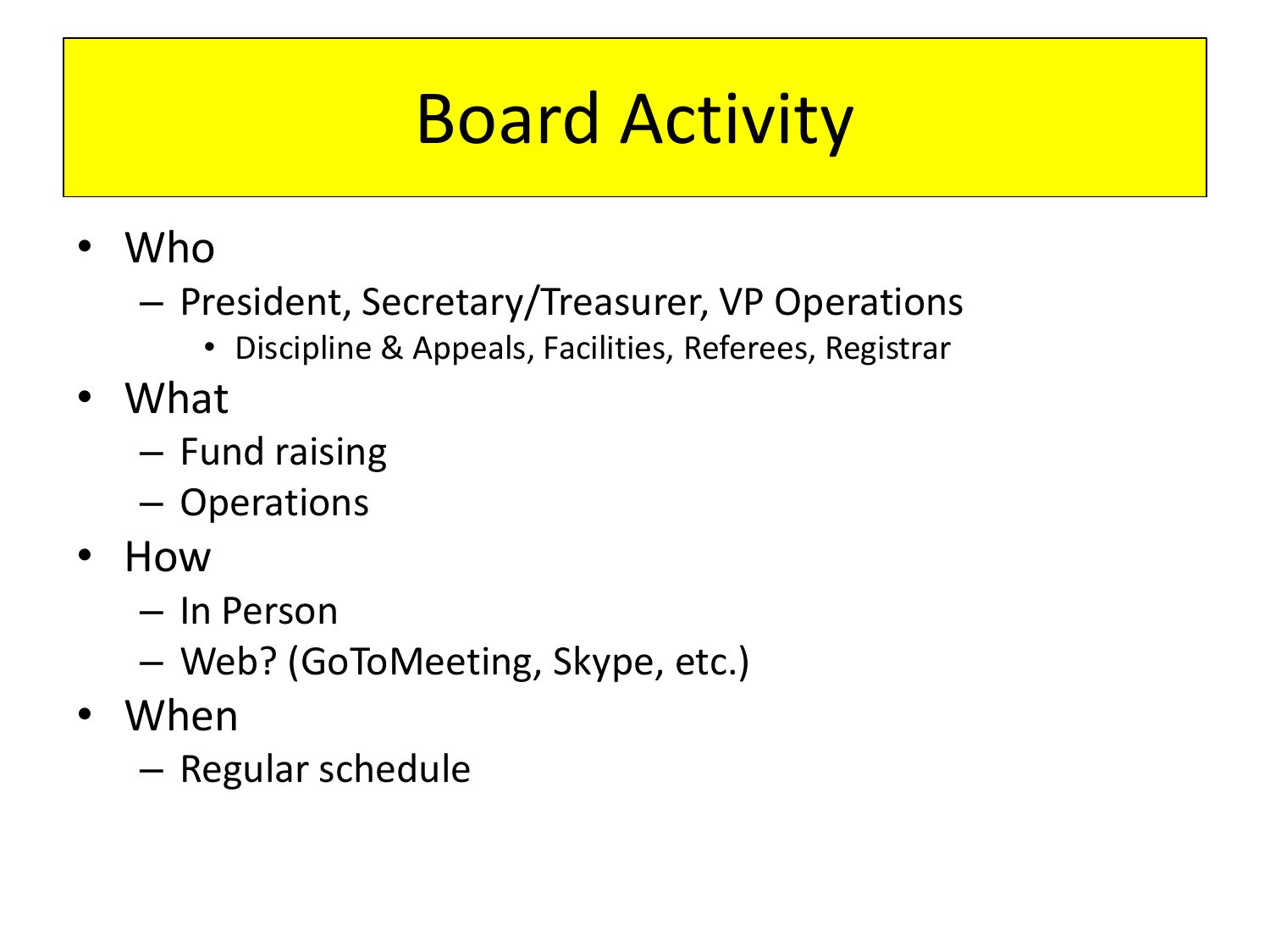## OSA Support

- Examples
	- Bylaws
	- Policies & Procedures
	- Sponsorship programs
- Staff
- Volunteers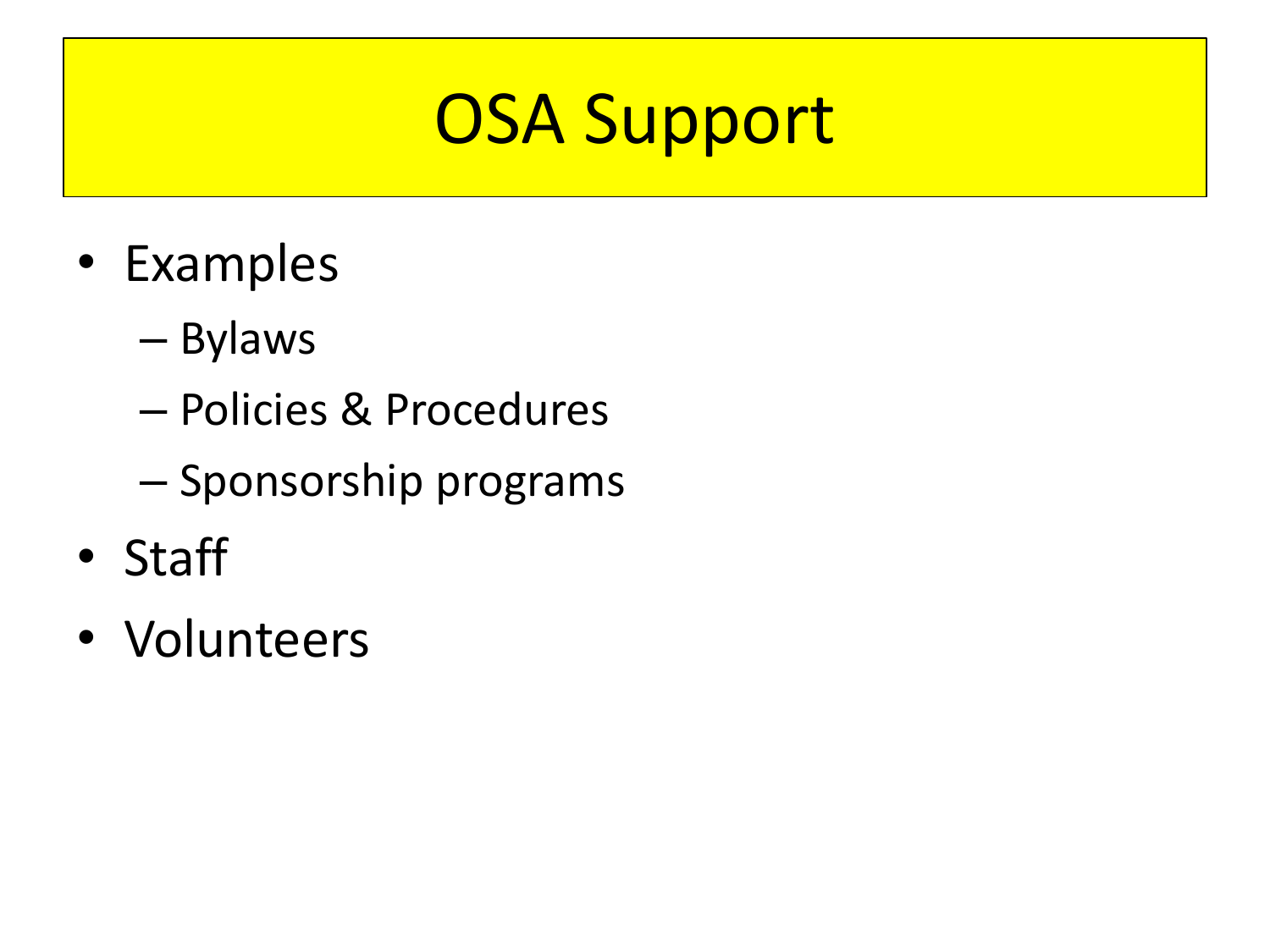## Games, Discipline and Appeals **Committee**

**Purpose**: To provide fair consideration of disputes within OSA and Appeals thereof

**Powers**: Render and implement a decision based on facts presented by all parties via a neutral hearing

**Limitations**: Any decision may be appealed to USSF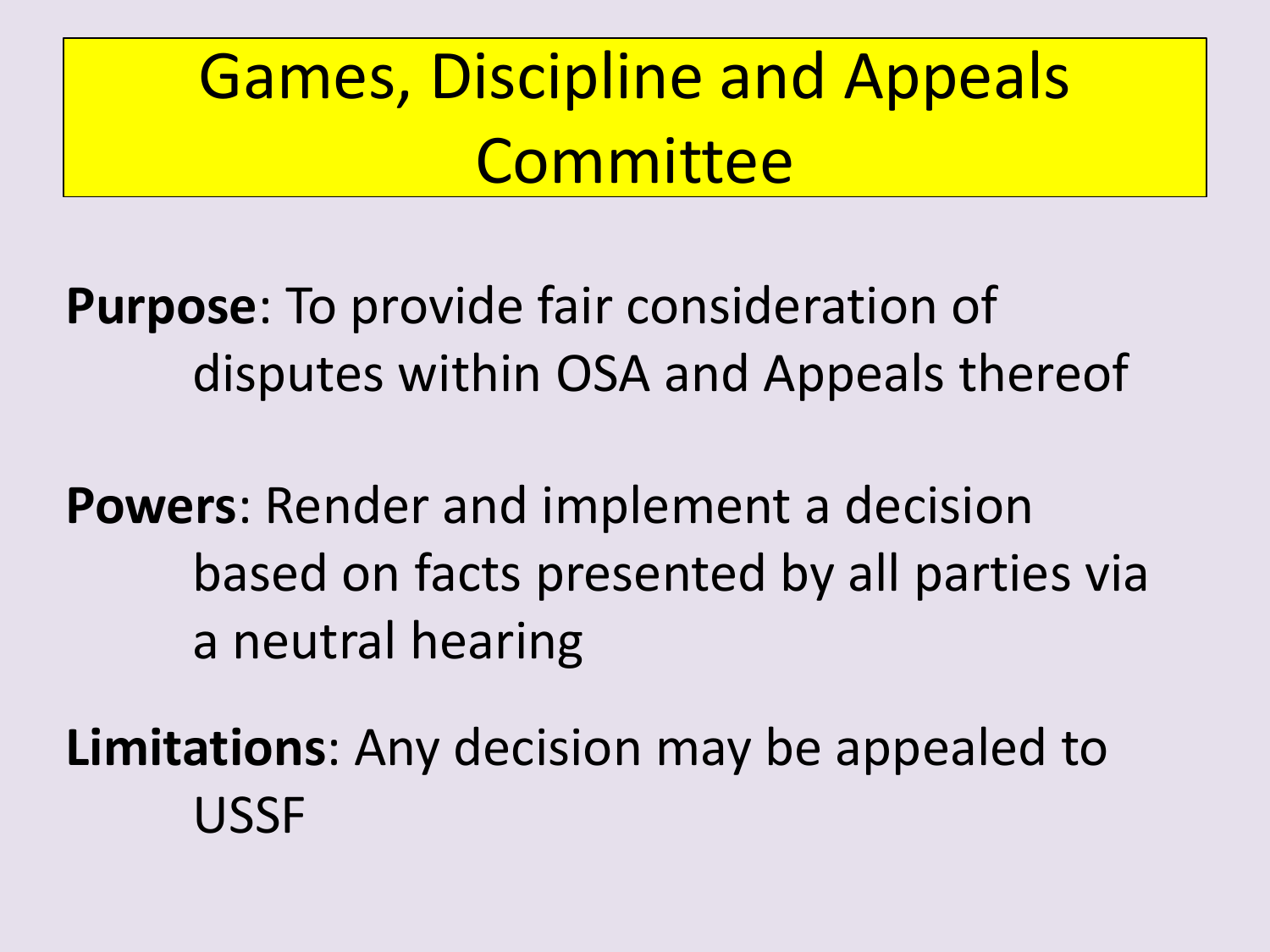## Games, Discipline and Appeals Committee

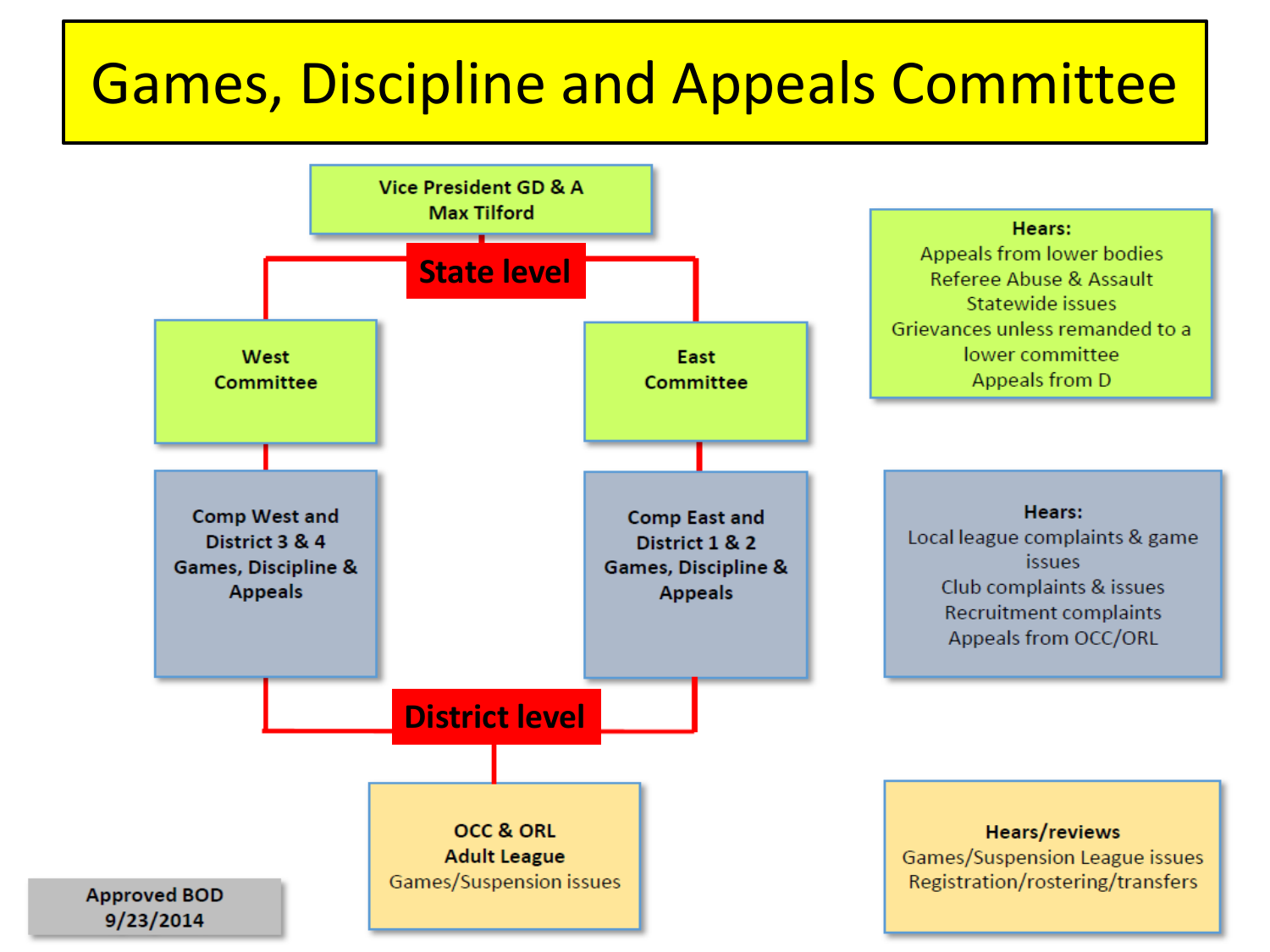## Games, Discipline and Appeals **Committee**

### 2014 Activity: 13 total incidents in 2014

#### **10 cases of Referee Abuse/ Assault**

- 7 of 10 cases involved teams from East side of State
- 4 cases were U19 B or adult league players
- 7 cases were coaches on rec teams from U7G to U14B
- Suspensions ranged from 2 games to 2 years, depending on severity
- 1 case was a rec coach/referee, who was suspended for 8 months

**1 case of Illegal Recruitment/ overage players** (Coach placed on Probation)

**1 case of Player Release:** (decision in favor of Appellant)

**1 Violent Conduct:** U19G received Indefinite (lifetime) Suspension from OSA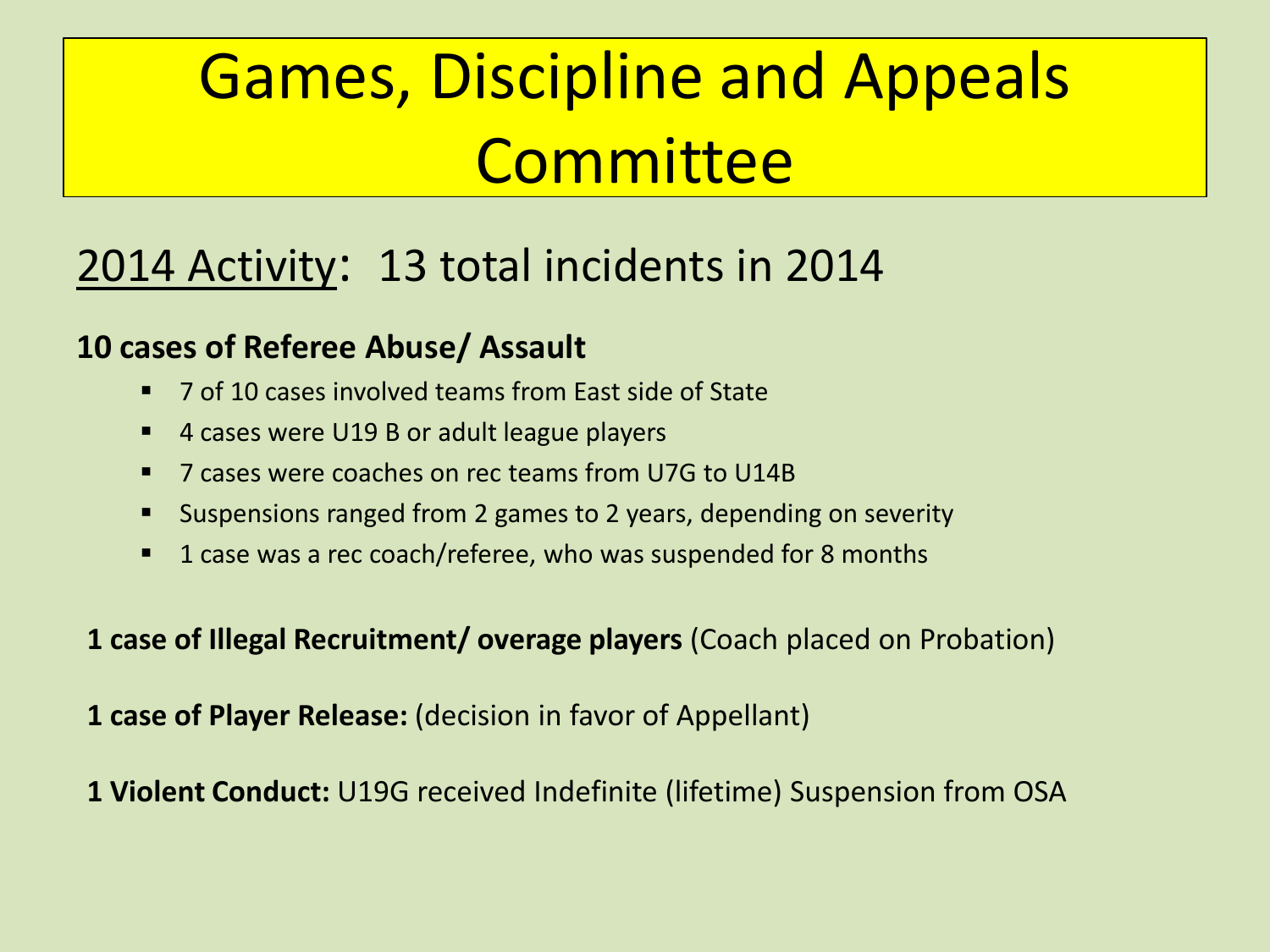## OSA to Strengthen Support of Member Clubs

- OSA to form a "**Member Clubs Support Committee**"
- Purpose: **Mentor member clubs in various aspects of organization and operations:**
	- 1. Club administration and organization
	- 2. Club registration, registration of players with OSA
	- 3. Advertising on a local level
	- 4. Assist in setting up coaches clinics (primarily recreational)
	- 5. Assist in setting up Referee clinics and mentoring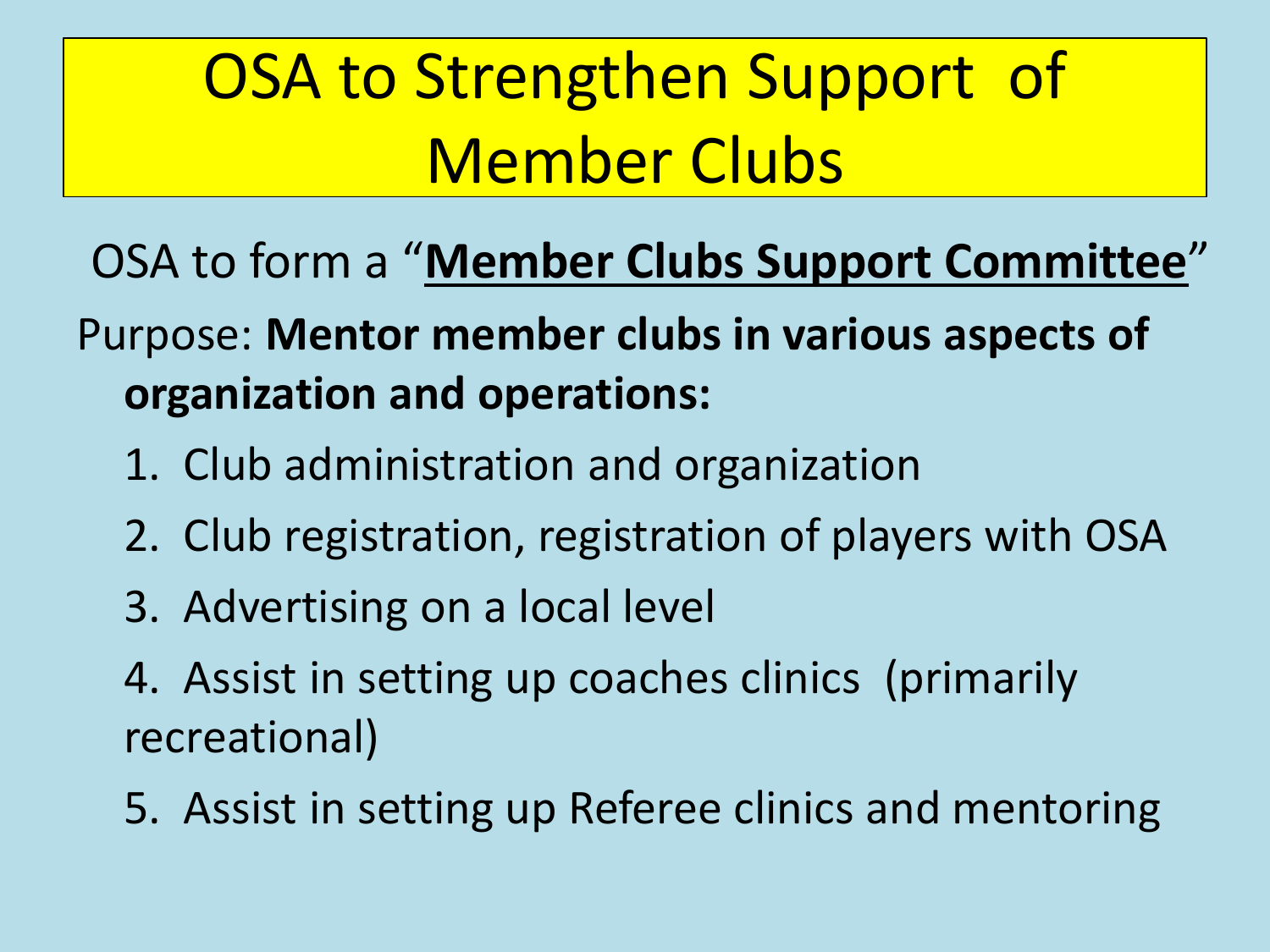## **Member Clubs Support Committee**

- 6. Instruction on setting up and maintaining soccer fields (measurements, markings, proper size for age group, proper mowing height, maintenance, etc).
- 7. Game day procedures:
	- Game scheduling
	- Referee assigning/mentoring
	- Payment of referees
	- Site volunteers (concessions, bathrooms, etc)
	- Record keeping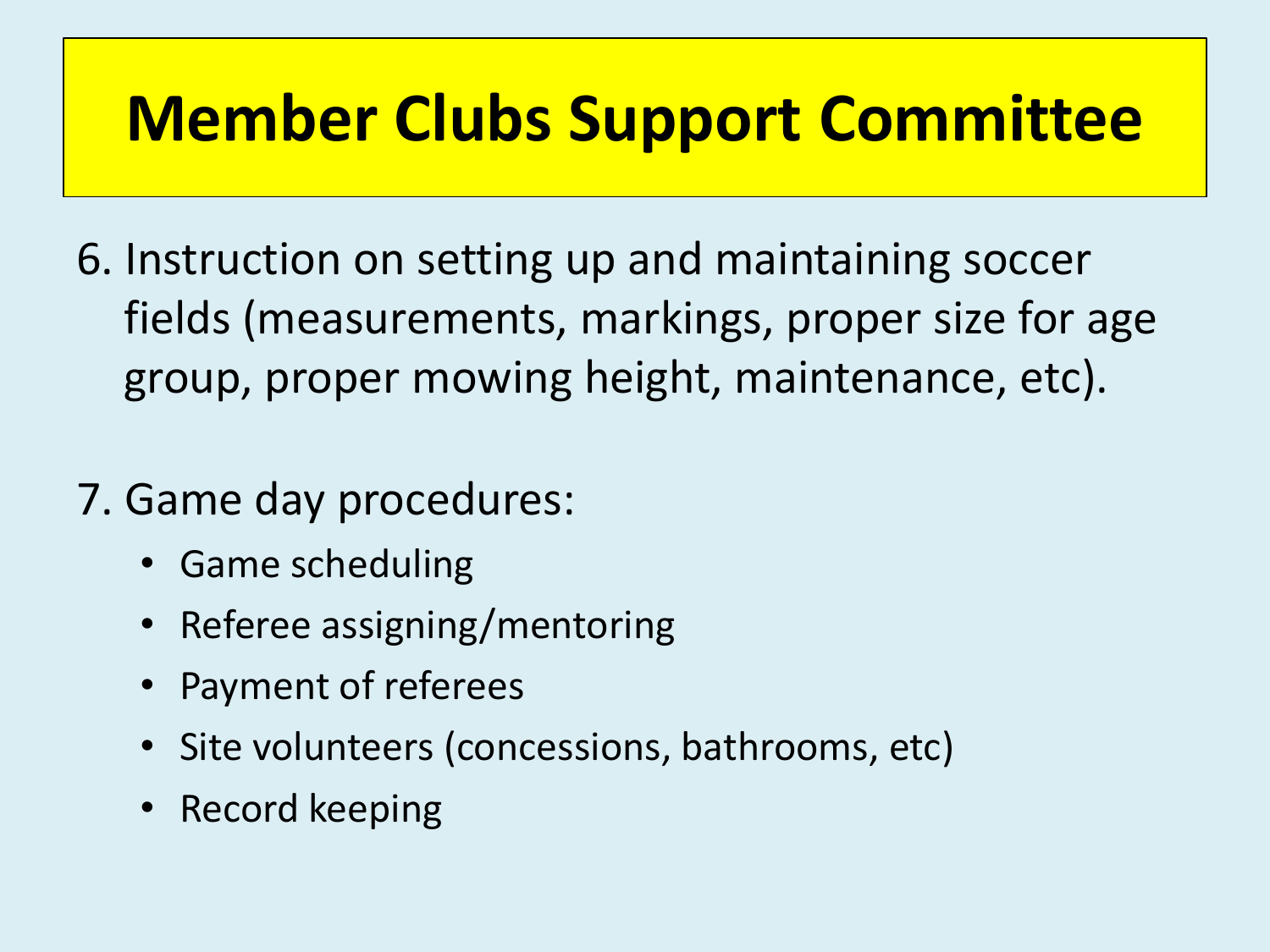## **Vice-President of Operations**

#### **Duties include:**

- 1. Recruitment/ development of coaches
- 2. Team and league formation
- 3. Scheduling
- 4. Equipment
- 5. Playing fields
- 6. Referees
- 7. Game records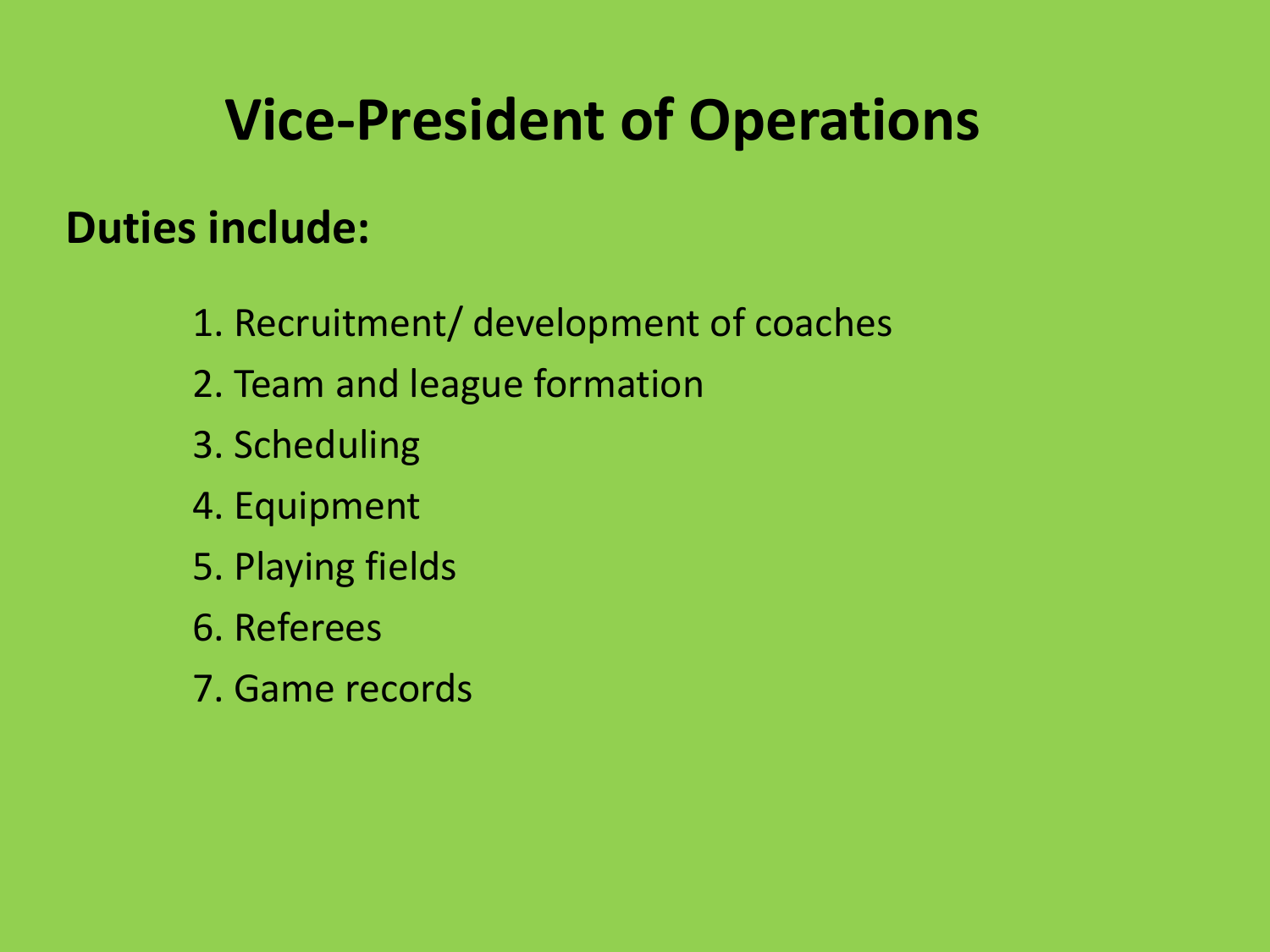### **Recruitment/ Development of Coaches**

- Enthusiastic, knowledgeable, kid-friendly
- Volunteer, parent-coaches are norm for younger age groups
- Coaching development available now:
	- OSA, USSF, USYSA all offer clinics, many free
	- OSA offers USSF "F" (U6 and U8) and "E" (rec) coaching licenses at multiple sites or by request at your site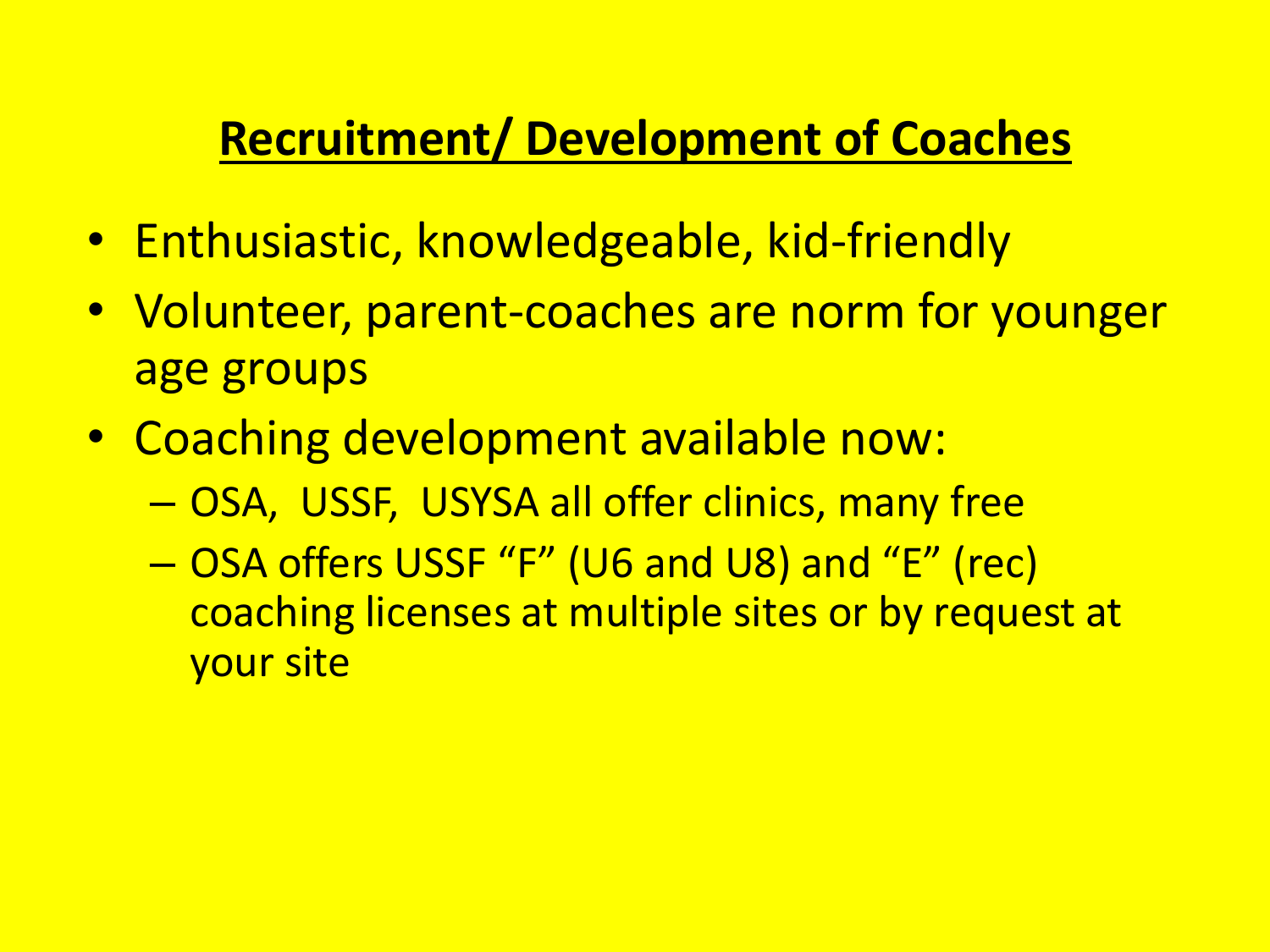Competitive Coaches: USSF "D" license required 3 sets of courses offered each year (2 weekends)

- 1. Tulsa area: Already occurred
- 2. OKC area: June 5 7th, and July 24 - 26 3. Ardmore: February  $20 - 22<sup>nd</sup>$ , and May  $15 - 17$ <sup>th</sup>

A "D" License is required to be a Competitive Coach or a Competitive Team Trainer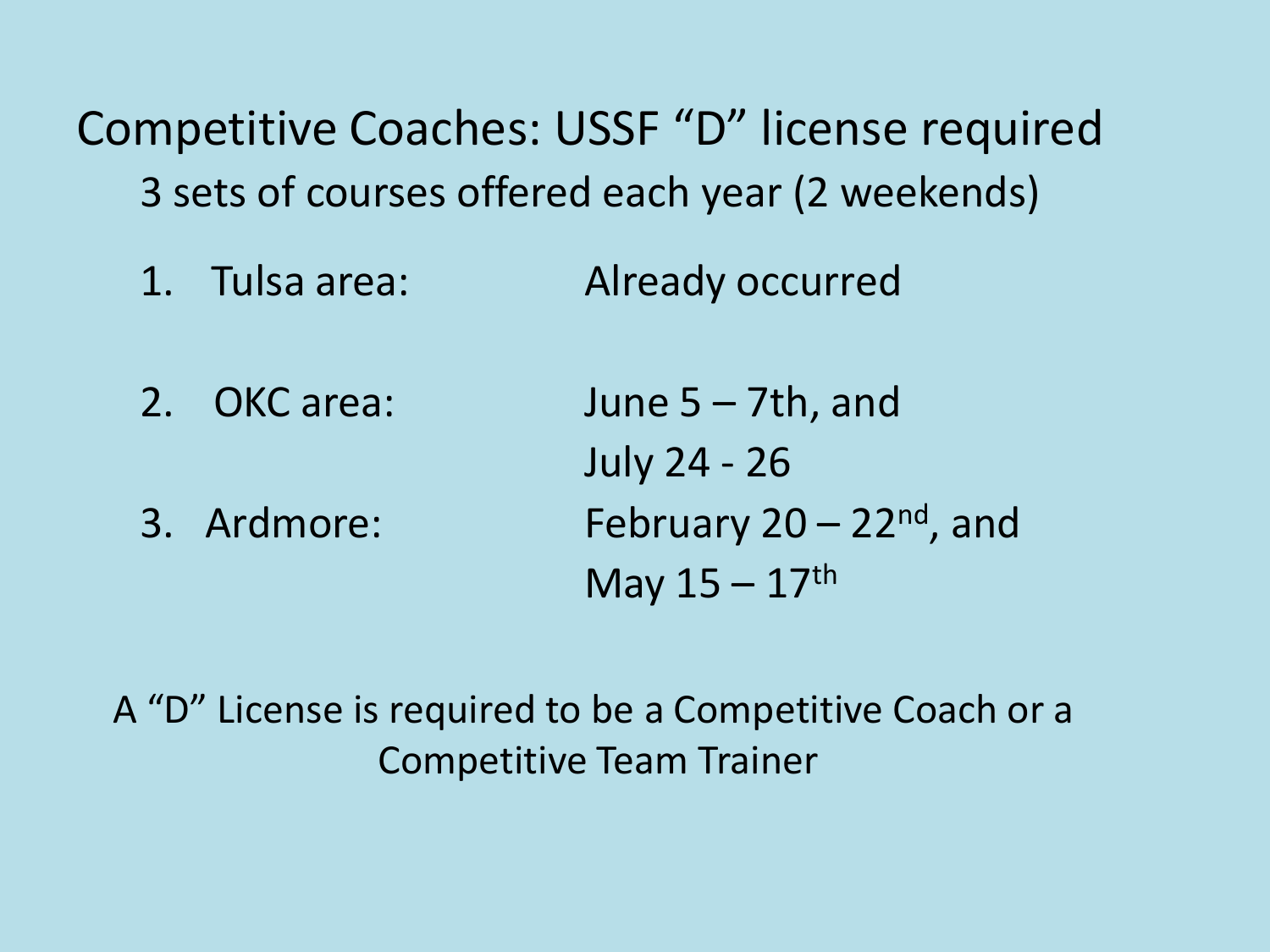## **Team and League Formation**

- Teams easiest to form in youngest age groups
	- Girls are as athletically skilled (or more) than boys in U6 and U8
	- Many clubs have mixed-gender teams even through U19s
- Most local clubs need other near-by clubs in order to have enough teams to form leagues
- OSA 'Traveling Rec' leagues formed to address this need
- **Need at least 4 to 6 teams to form an effective league** 
	- **Play everyone twice, all travel same amount (Home and away)**
- 10+ teams in League allows maximum flexibility in scheduling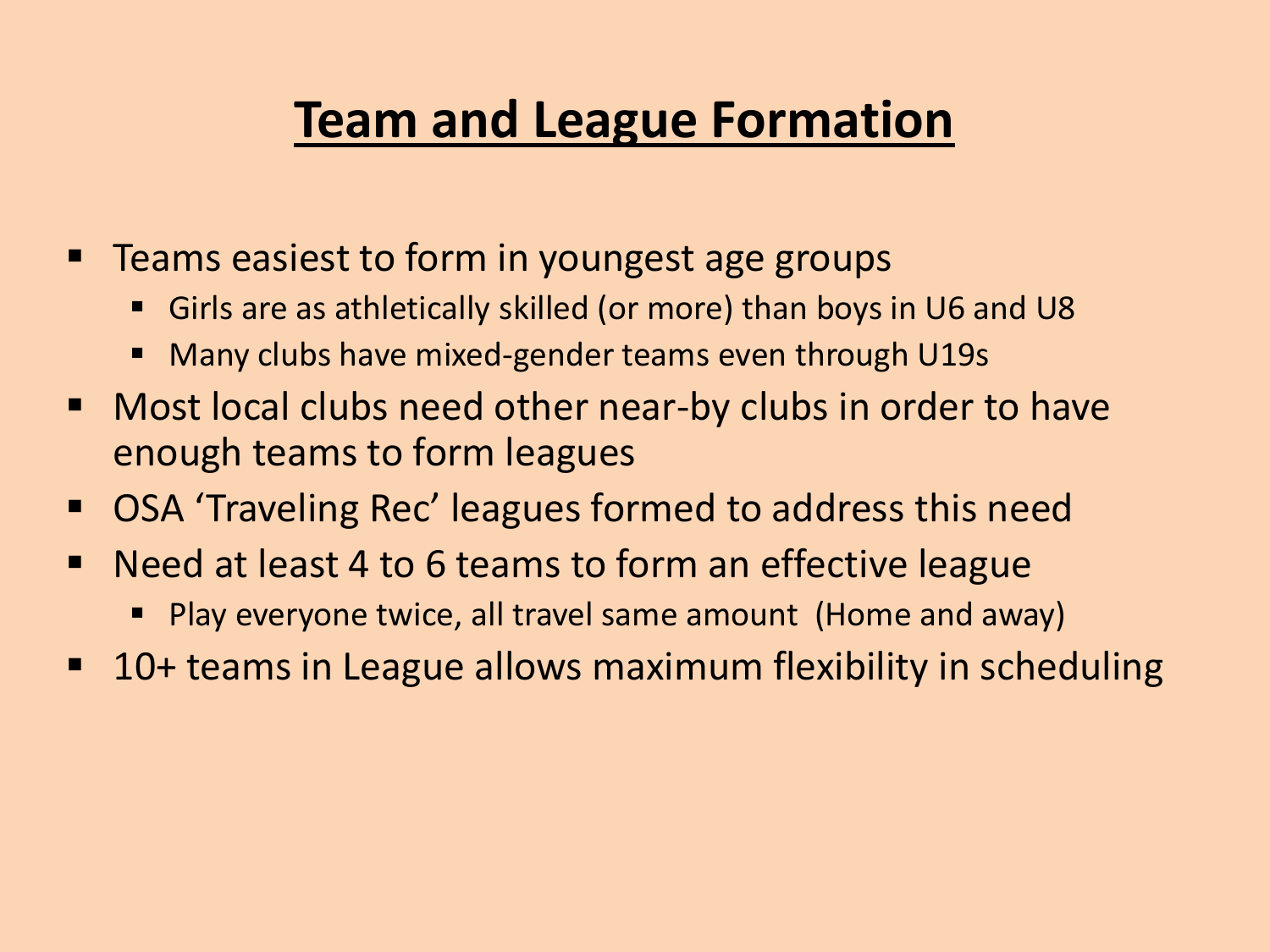### **Playing Fields: Preparation and Maintenance**

- A soccer pitch must be smooth, relatively flat, clear of debris, and properly marked. Grass also helps.
- City parks/ recreation departments are best source for creating new fields where none exist currently.
- Pitches need to be sized according to age group. Ideally U6, U8, U10 and U12 will all be small-sided fields with different sizes for each.
- Mowing and marking must be done on a regular basis to maintain a smooth and safe pitch.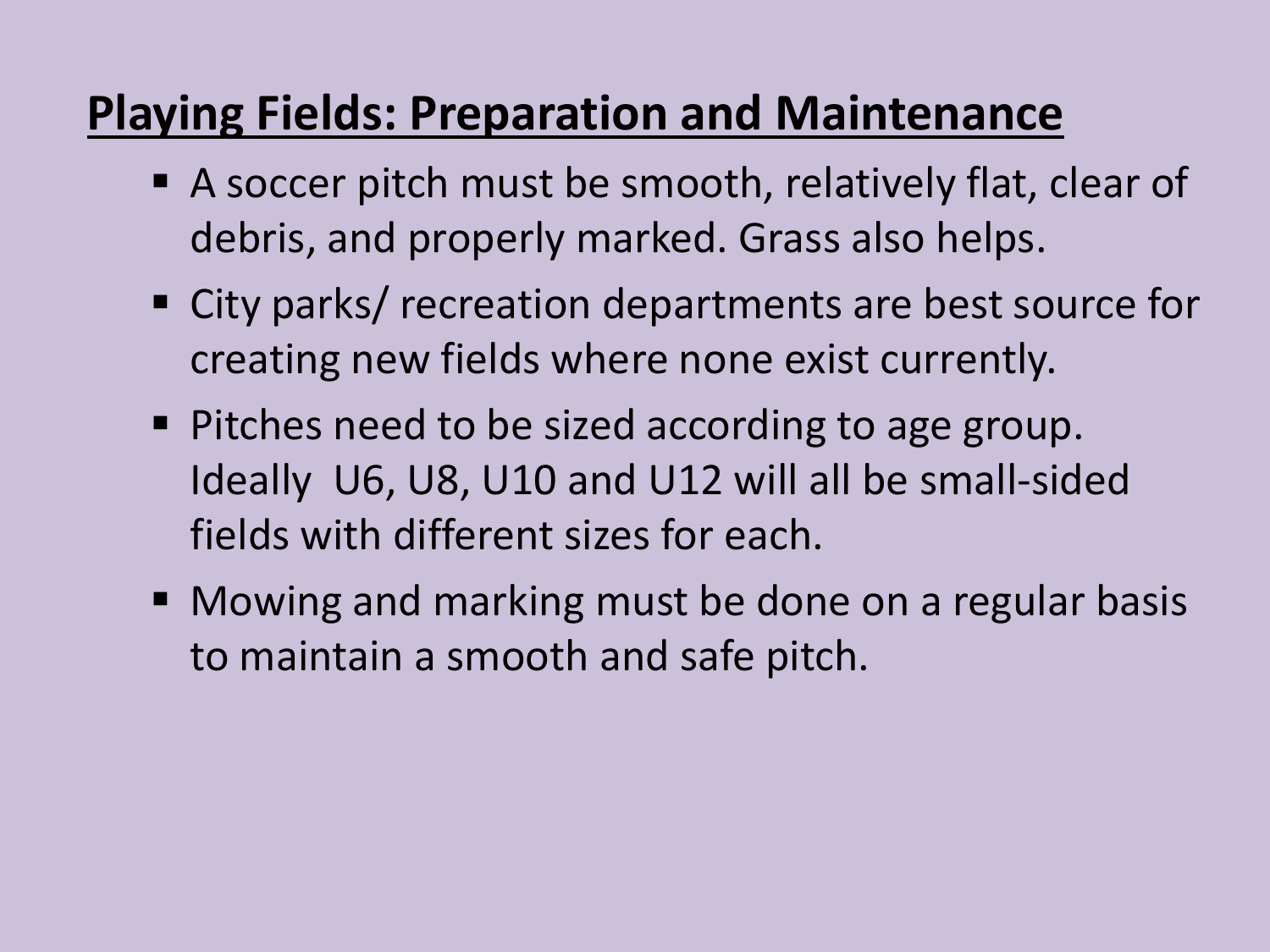### **Equipment and Supplies**

- Line measurement and Line-marking equipment
- Goals: Sized by age group. Must be sturdy and well anchored!
- Corner flags (cones can be used in emergency)
- **Team benches and marked technical areas**
- $\blacksquare$  Trash cans
- Porta-potties or bathrooms
- Delineated parking facilities (not behind goal area!)
- Method to announce impending severe weather
- On-site listing of emergency numbers and/or personnel
- **Someone who cares!**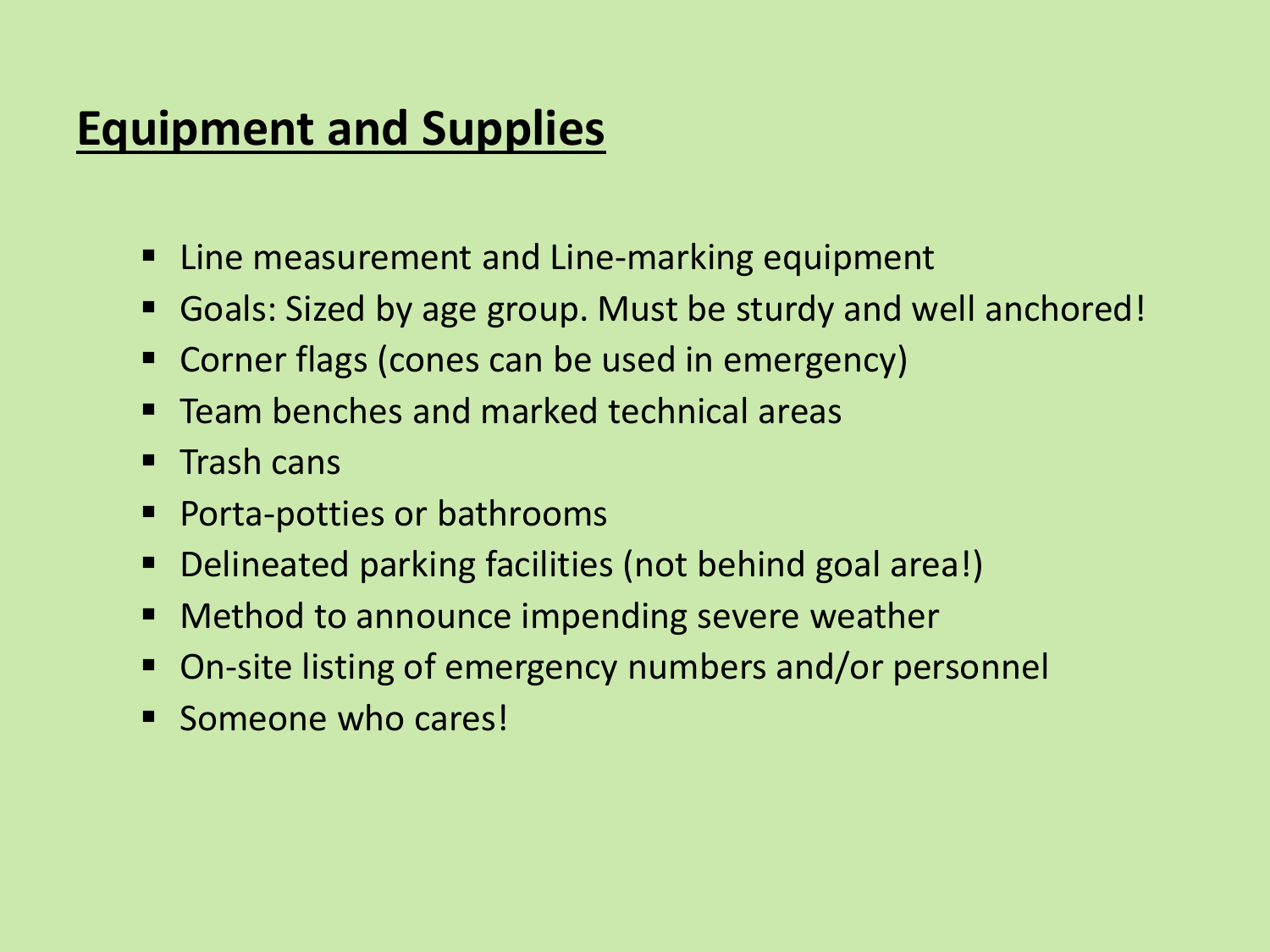## **Scheduling**

- State-wide leagues have mandated game lengths
	- **Example 1 Local leagues should follow same format**
- **Depending on number of games, start times are** generally 90 to 120 minutes apart (except very young ages)
- Must consider availability of Referees in scheduling
- OSA has templates available for intra-club, league and tournament scheduling
- OSA staff will assist in preparing schedules if asked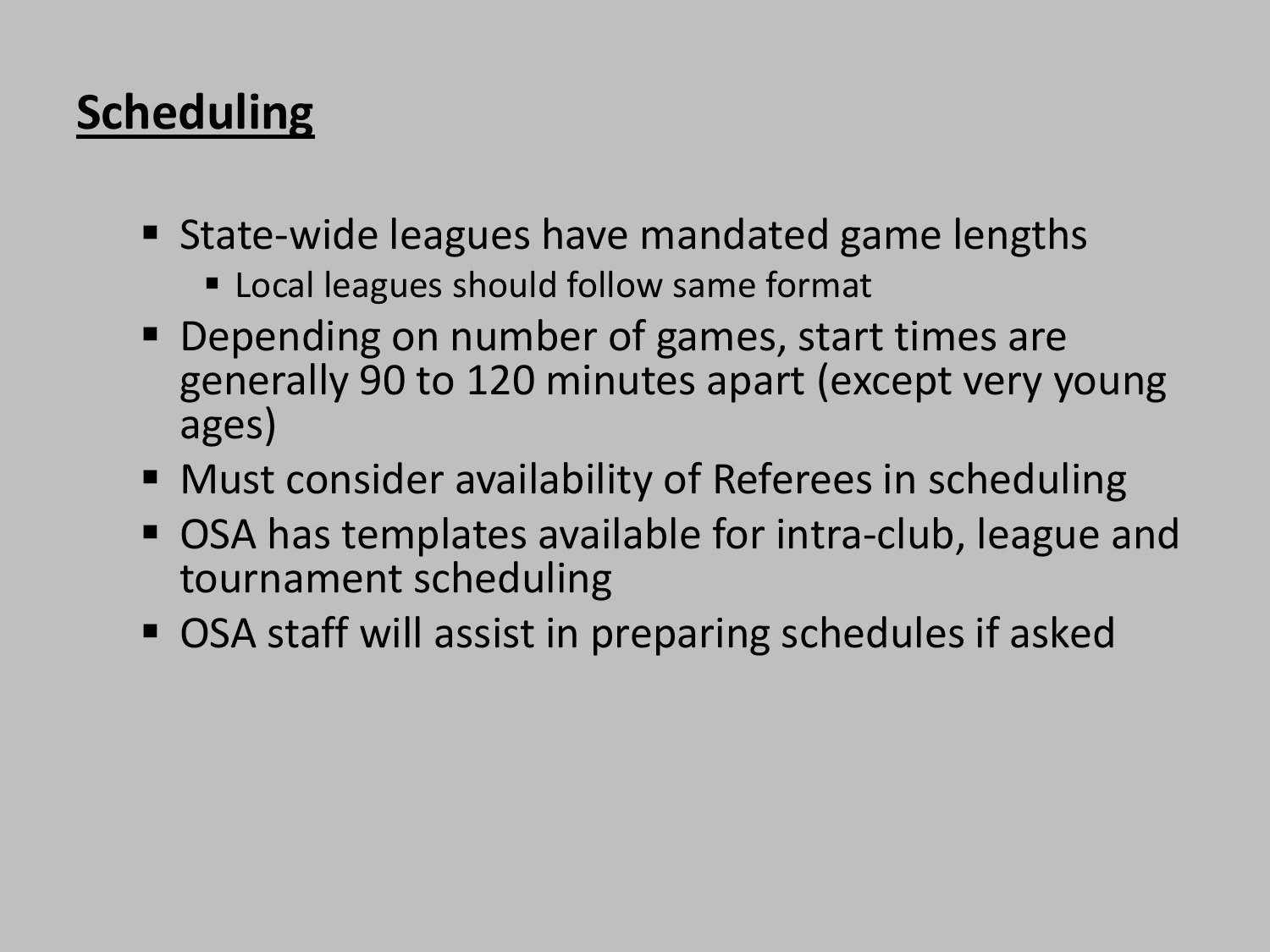### **Referees – the most contentious subject**

No soccer match is sanctioned by OSA or any other governing body unless assigned, certified referees are used to officiate the match. Period.

- **An unsanctioned match means there is no recourse for** foul play or any problem that may develop in the match without a special appeal.
- **OSA and USSE insurance is not valid.**
- Referees are not allowed to officiate an unsanctioned match under the guise of OSA or USSF.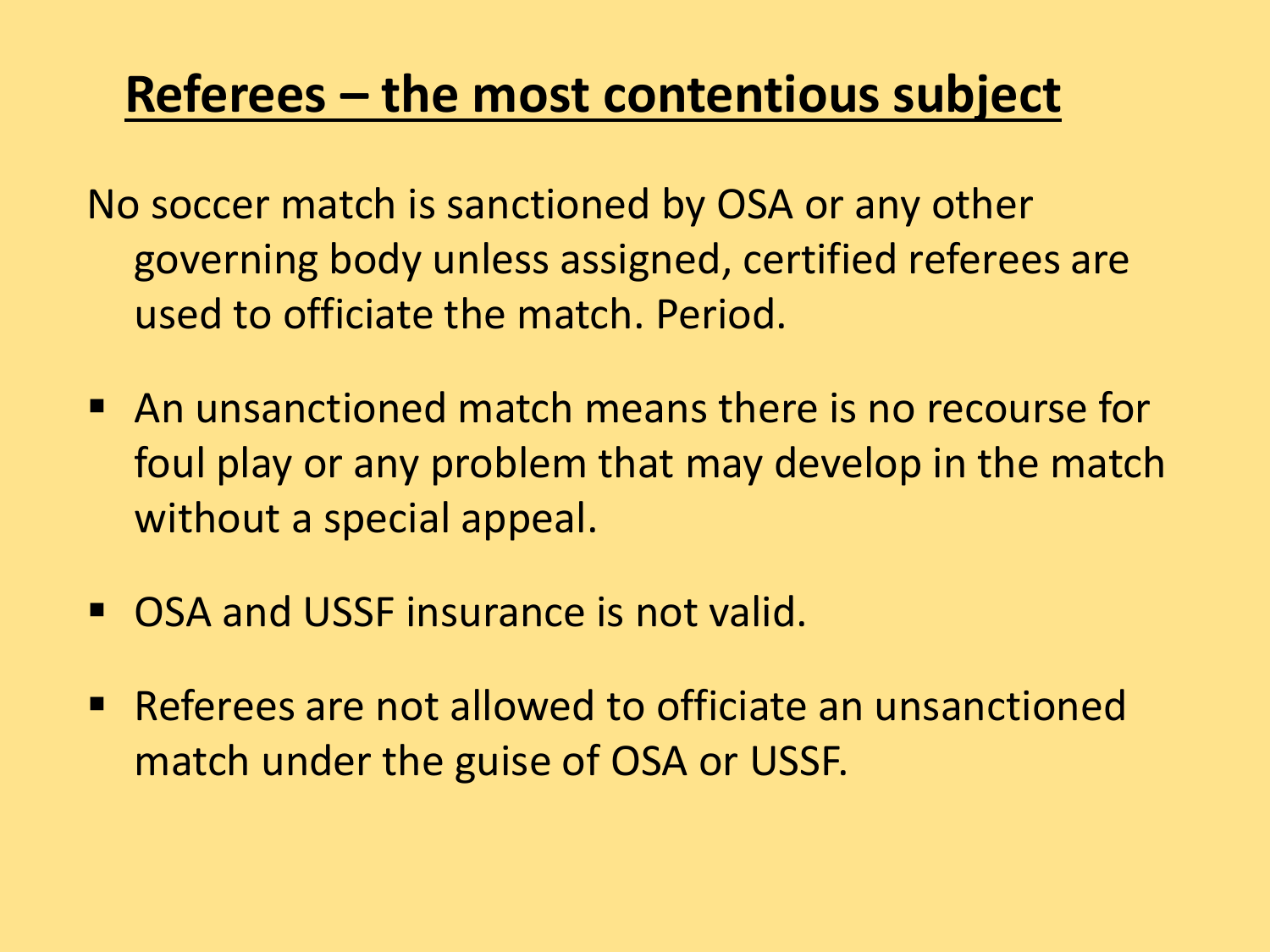## **Referees – the most contentious subject**

*Development and retention of quality referees is often the most vexing problem clubs face*

- OSA has excellent training programs in place for youth and adult referees
- **URE:** It is the Club's responsibility to set up Referee clinics for new and returning refs: Every referee must re-certify annually
- **Professionalism: There is no substitute for class!**
- Class means attitude, dress, conduct, language, procedures and anything else that goes into referee decisions and actions
- A club that respects its Referees will have many fewer disciplinary problems during games than others
- A Referee (youth or adult) that feels appreciated will be a Happy Referee and much more likely to return year after year!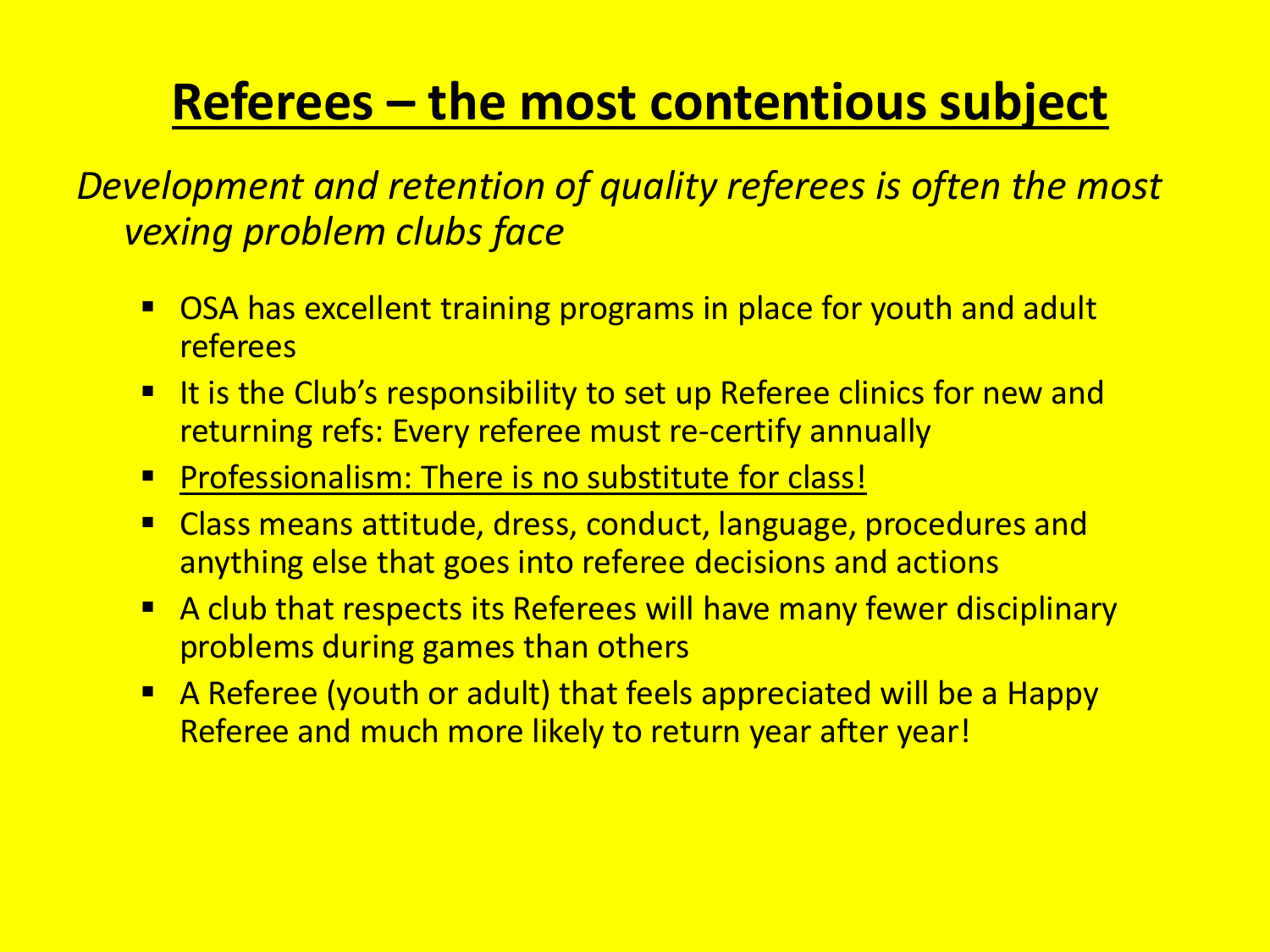## How to deal with young, unsure, weak Referees

#### *Not all Referees are blessed with equal ability.*

- **Placing a young, inexperienced ref on games with coaches or teams that are** known to be a problem is a recipe for disaster
- **If the ref is a family member of anyone in the game, should not be assigned**
- **Respecting the referee's decisions, even when bizarre, is critical.**
- **If a Referee is constantly yelled at during a game, his/her performance** usually deteriorates even more, exacerbating the problem.
- **E** Referee Abuse or Referee Assault is a serious matter. The minimum suspension is usually two or more games to occasionally years.
- 10 of the 13 Referee Abuse/Assault cases heard by OSA in 2014 were adult coaches versus youth referees in U8 to U14 rec games. There was not a single competitive coach charged during 2014.
- **The solution: If a referee is bad, then gentle words of how things might have** been done differently are appropriate, after the emotion of the game is over. Yelling, intimidating, and threatening are wrong and will be dealt with severely by OSA when reported.